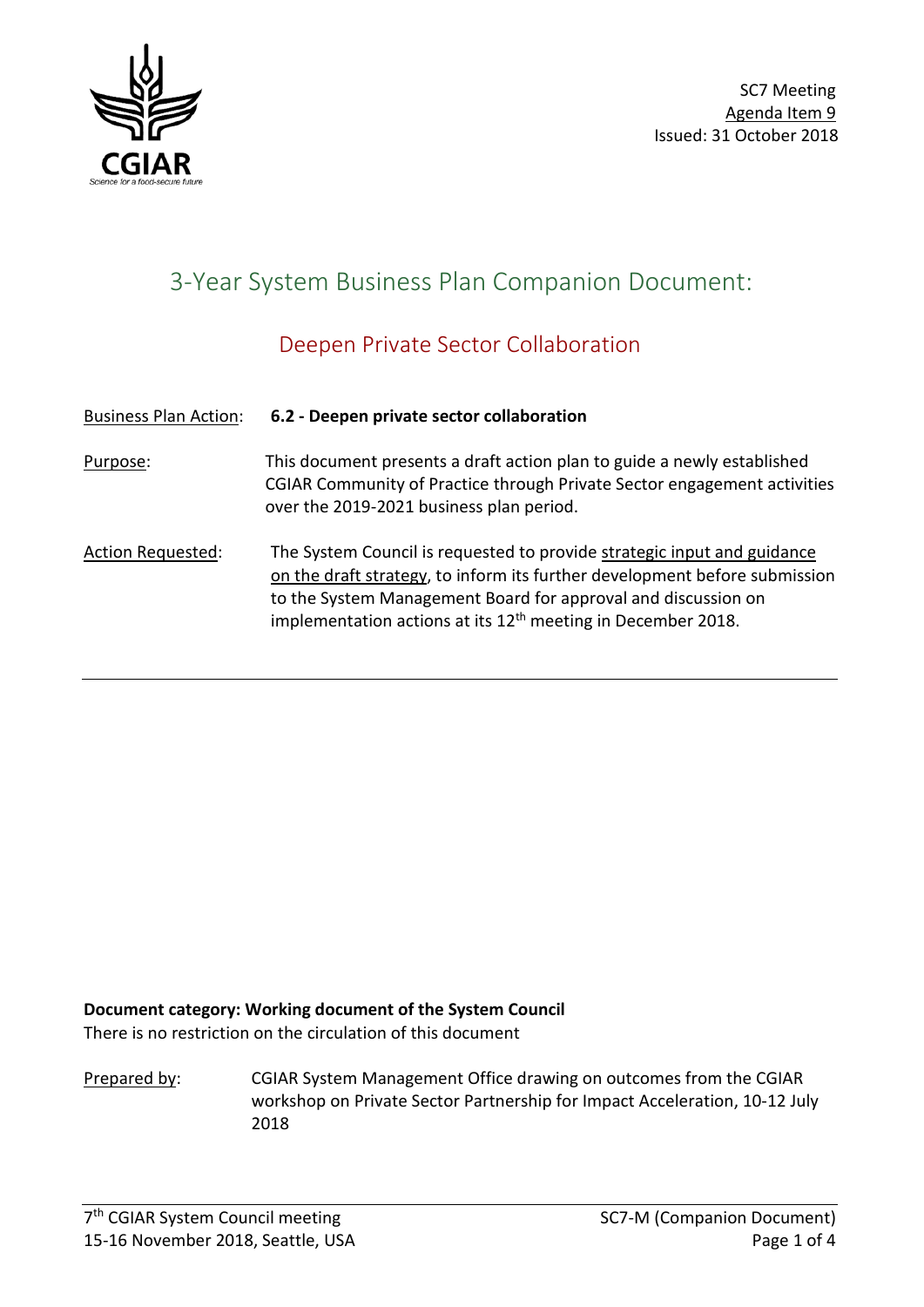# Private Sector Partnerships for Accelerating Impact:

1. Private sector partnerships present a strategic opportunity for CGIAR to have impact at scale and contribute significantly to achieve Sustainable Development Goal targets. Appropriate efforts and mechanisms to work in concert with private enterprise is critical to CGIAR's mission and should be mainstreamed and practiced daily by the end of this first CGIAR System business plan period.

#### Structure the offer:

- 2. Partnerships with the private sector can be classified under three types:
	- I. Research: leveraging private sector research capacities that contribute to CGIAR global programs
	- II. Delivery: going to market with CGIAR assets through licencing and tech-transfer agreements
	- III. Development: impact at scale through partnerships that scale CGIAR innovation through private sector value chains and broader advocacy activities
- 3. If it is accepted that extension will continue to morph from Government (80% in 1990s) to NGOs (60% in 2018) to Private Sector (50% in 2030), then this is a huge area to explore to deliver impact from CGIAR research.
- 4. By definition, 'private sector' can mean many things multinational companies, national enterprises, SMEs across value chains, co-operatives, private NGOs, and even individual farmers and entrepreneurs. This plan targets partnerships that can contribute to CGIAR research, delivery, and development.
- 5. Taking CGIAR to market in a meaningful way will require both an institutional change in mindset as well as the development of structures and capacities to yield research, reach, and revenue dividends from private sector relationships.
- 6. Currently, the capacity and level of engagement with the private sector varies widely across CGIAR. Many gaps exist and there is a lack of awareness of CGIAR market-ready assets, and value proposition. Inconsistent guidance and standards exist across the System leaving CGIAR more exposed to risk events and unable to maximize value from intellectual assets<sup>1</sup>.
- 7. There is an almost universal trend toward slower growth in public expenditures for agricultural research. Global private spending on agricultural R&D (excluding R&D by food industries) rose from \$5.1billion in 1990 to \$15.6billion by 2014[2.](#page-1-1) Additionally, the private

-

<span id="page-1-0"></span><sup>1</sup> Private Sector Partnerships for Impact Acceleration (10-12 July 2018) background information based on pre-workshop survey of CGIAR Centers

<span id="page-1-1"></span><sup>2</sup> <https://www.mssoy.org/uploads/files/fuglie-gfs-2016.pdf>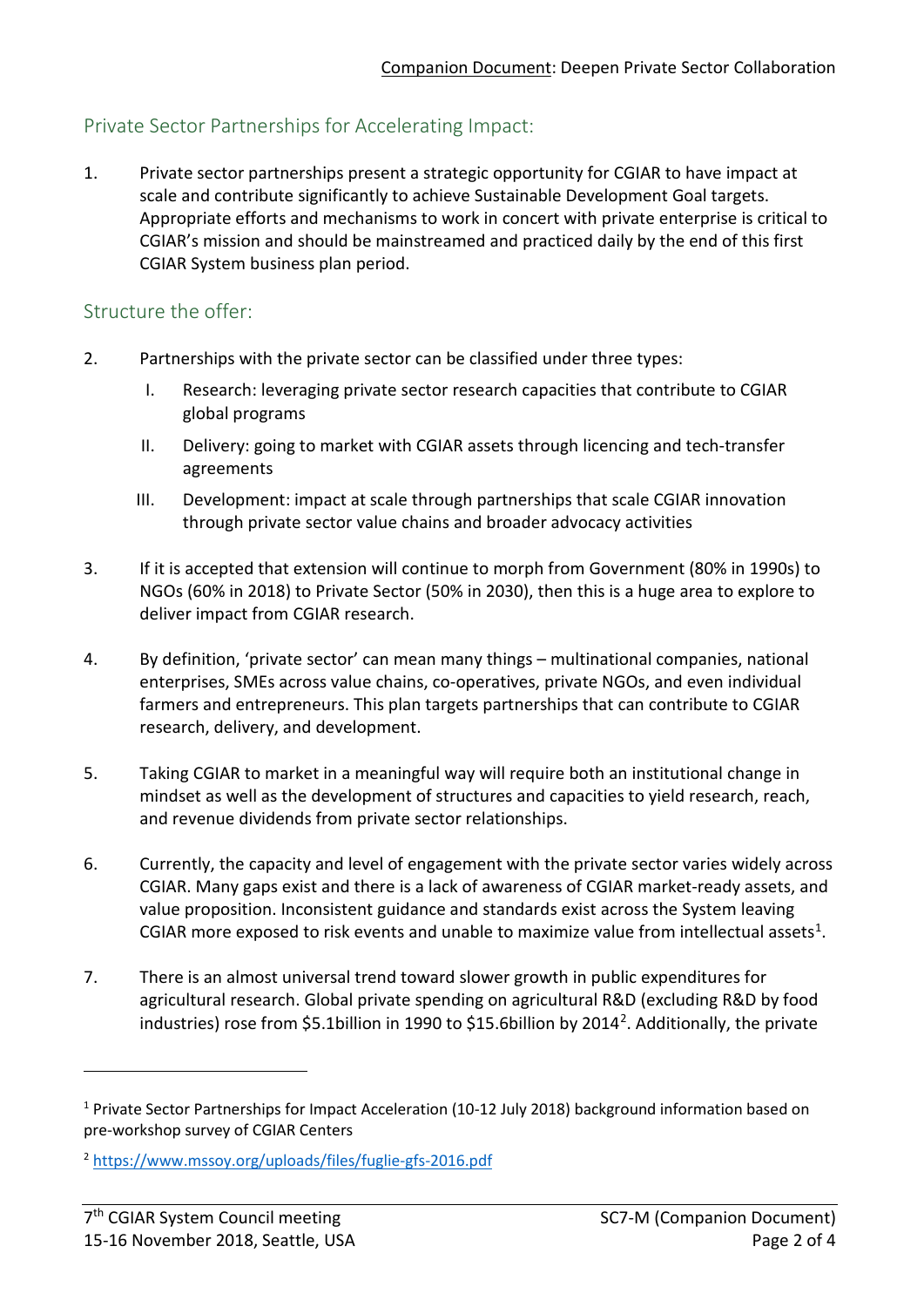sector is consolidating and pivoting towards new markets traditionally serviced by public sector actors.

#### Pivot to market:

- 8. The 2019-2021 business cycle will focus on building high-level buy-in and awareness for a System wide, Center led, market focused approach to private sector partnerships. Additionally, it will help drive systemic change across CGIAR to generate social and economic value from collaborations with industry.
- 9. Deliverables include:

#### **External**

- a. Elevate the viability and visibility of private sector activities through development of a value proposition; profiled case studies, and dedicated web presence on [www.CGIAR.org](http://www.cgiar.org/) to aggregate Center stories and publications.
- b. Establish a high-level Private Sector Reference Group to seek guidance and feedback on CGIAR industry engagement activities and cooperate on advocacy efforts focused on bottlenecks to impact.
- c. Launch an annual CGIAR Innovation Tech Fair or leverage an existing relevant venue to showcase market-ready technologies.

#### **Internal within CGIAR System**

- a. Establish an interdisciplinary CGIAR Center-based community of practice that brings together expertise in (1) business development and scaling, (2) intellectual property and technology transfer, and ([3](#page-2-0)) genetic resources policy (CLIPnet<sup>3</sup>++).
- b. Develop a CGIAR System wide framework with high-level principles, roles and responsibilities, and guidelines for recommended best practice.
- c. Coordinate a series of product-oriented workshops (for example, seeds & elite varieties).
- d. Develop a concept note to establish a System wide "Innovation Transfer Platform" or similar mechanism to harness effective tech-transfer opportunities that exist across the System.
- e. Establish a virtual collaboration space for CGIAR staff interested in private sector engagement.
- f. Design a framework for measuring value and impact from private sector partnerships.

1

<span id="page-2-0"></span><sup>&</sup>lt;sup>3</sup> CLIPnet is a CGIAR-wide Community of Practice coordinated by the General Counsel of the System Organization. CLIPnet annual meetings present the opportunity for the CGIAR Center/System Organization Legal/IP focal points to share knowledge, experiences and best practices on the sound management of Intellectual Assets (IA) across the CGIAR System.